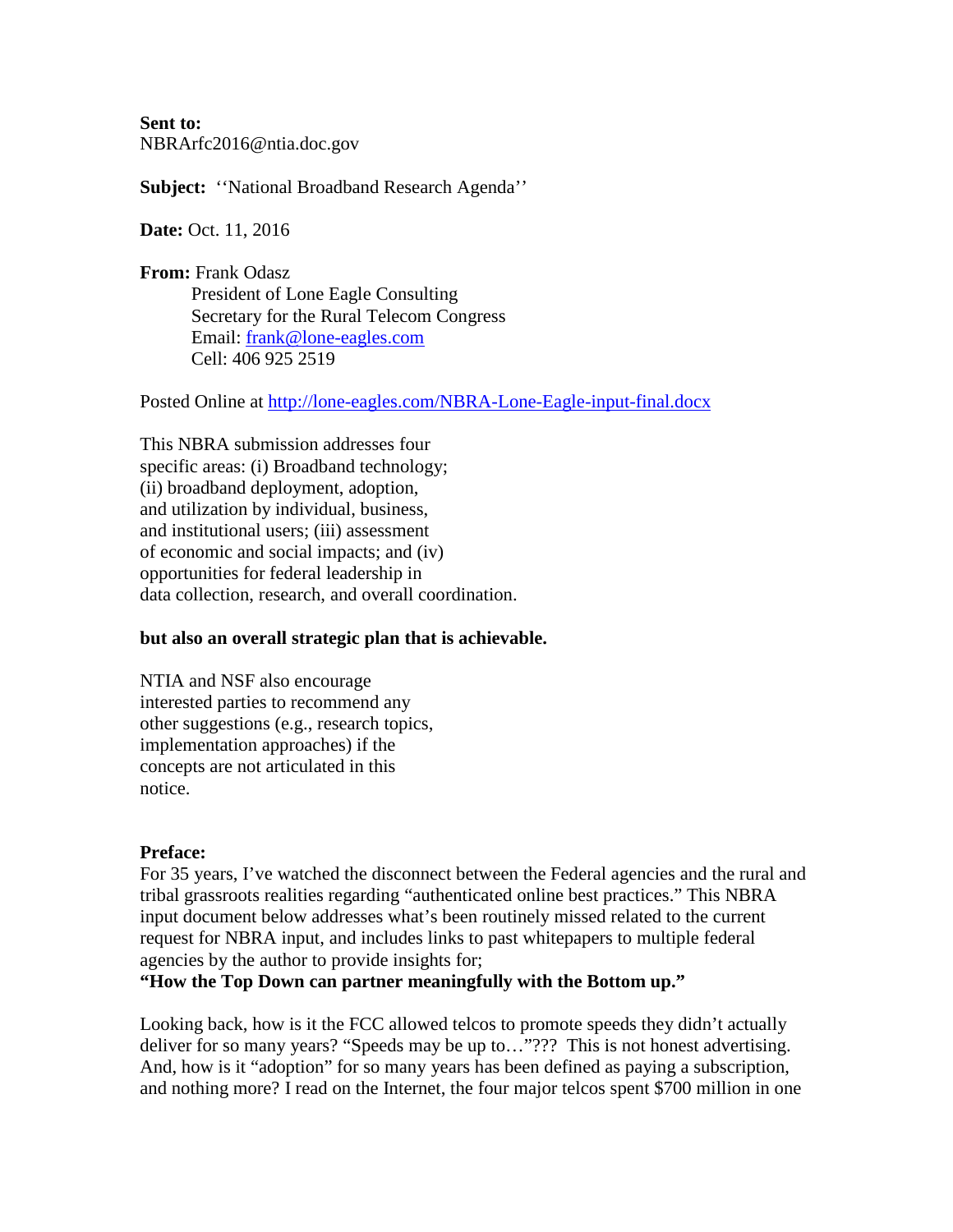year lobbying the beltway?!

President Obama's final State of the Union speech stressed broadband as a means for unleashing the creativity of all Americans. If this goal is to be taken seriously, new research on motivated self-empowerment dynamics will be necessary;

I.E. **Unleashing Creativity**

<http://lone-eagles.com/unleashing-creativity.pdf>

Just this past month (Sept. 2016) generalized promises like the following cause concern as to how out of touch the federal agencies may actually be in understanding the real challenges citizens face learning how to best benefit from broadband, in an era of accelerating change, particularly regarding low-literacy, low income ethnic minorities, and other vulnerable populations.

### **From:** BroadbandUSA [<BroadbandUSA@ntia.doc.gov>](mailto:BroadbandUSA@ntia.doc.gov) **Subject: NTIA: DIGITALLY UNCONNECTED IN THE U.S.: Who's Not Online and Why? Date:** September 30, 2016

This quote below from the BroadbandUSA director of minority telecom development office of policy analysis and development is something I'm concerned about regarding presumptions related to rural and tribal America.

Digitally connected Americans are the modern workers, creative innovators, and new customers who will help sustain our nation's global competitiveness.

This same posting, along with previous BroadbandUSA postings, state; Tens of millions of rural and ethnic Americans don't see the need for, or benefits from, subscribing to broadband.

Candidly, the history of the politics of control has been top down. And the politics of appearances, represented by the soundbyte immediately above, makes good press, but is so naïve as to be counter to progress for America's Global Competitiveness. The politics of transparency are today a fundamental part of what needs to be researched. I.E. Real benefits and how to most quickly attain them. Measurements define success. What gets measured gets done.

For the Feds to learn from grassroots lessons learned, both past and future, participatory action research is necessary, new metrics, and new methods. GIGO is a computer term related to Data Analytics; Garbage In, Garbage Out.

Academic research from a 60,000 ft perspective, needs ground-truthing at the ground level. That new data gathering innovations are fundamentally necessary begs the question of whether anyone will respond to this document, noting no one responded to past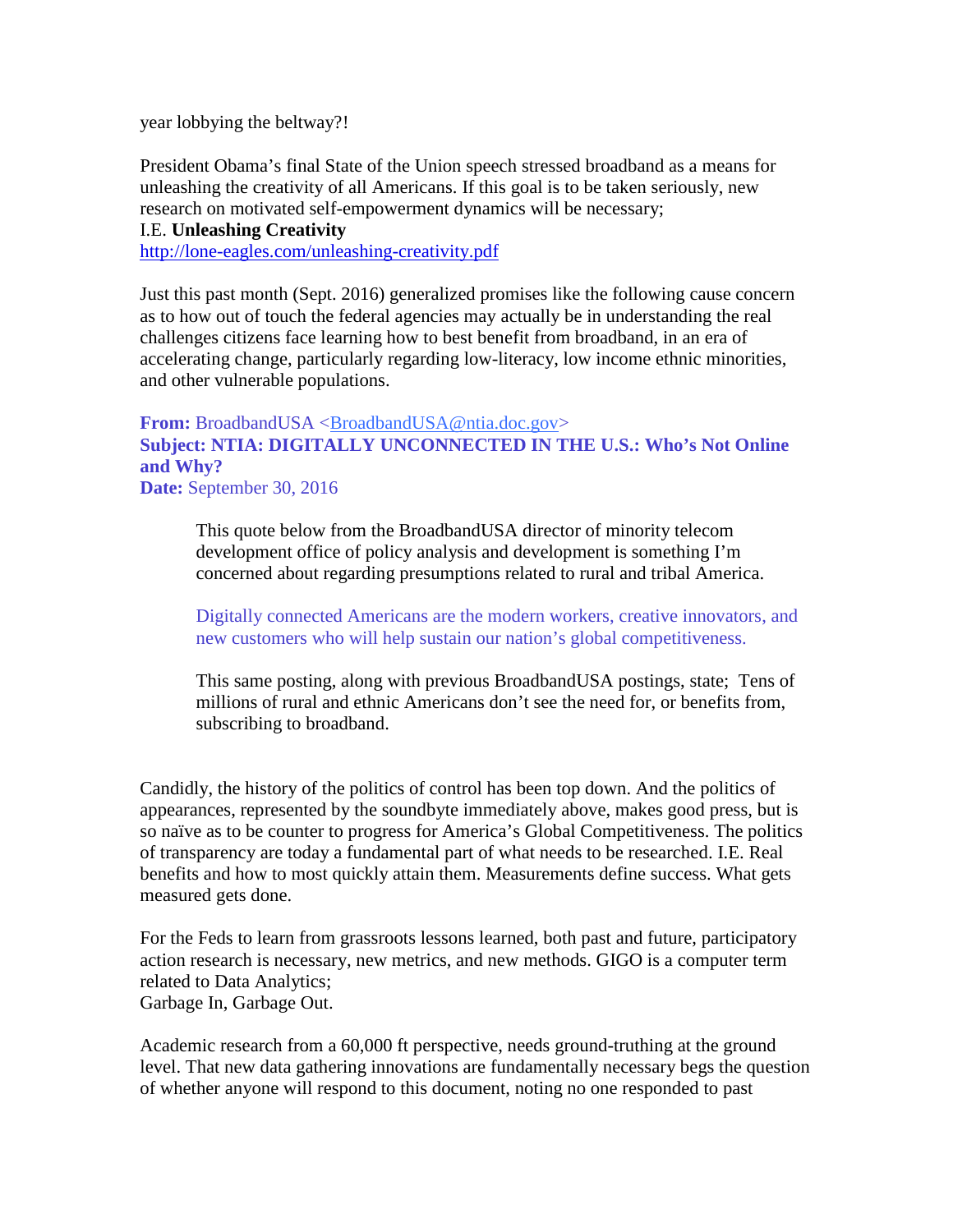whitepaper submissions including: BOC input, BTOP, NTIA/APEC, FCC, published book chapters, and published articles. (Available online within [http://lone](http://lone-eagles.com/incubator.htm)[eagles.com/incubator.htm](http://lone-eagles.com/incubator.htm) )

The final BOC report points in the right direction, peer success stories are sought by most non-adopters. While I will be brief in summarizing key research opportunities, extensive writings are online with over 30 years of lessons learned as an early adapter presenting nationally and internationally (APEC/ITU) on rural and indigenous broadband training best practices, Elearning, Community Networking, Rural Ecommerce and Telework Strategies, and much more.

John Horrigan's Pew Digital Readiness Gaps report states, most Americans don't know how to use the Internet to learn as related to elearning. There's so much more to this, most low-income citizens have attitudes that are more anti-literacy than attitudes toward being proactive motivated self-directed learners.

While the technologies have changed at an accelerating rate, it is the resistance to new ideas and opportunities at all levels that has been my most profound discovery, as it defies common sense.

Lone Eagle Consulting's most recent NTIA technical assistance pilot projects with Alaska Native villages, showcasing new metrics and Lone Eagle Consulting's previous published articles are in my NTIA online handout, <http://lone-eagles.com/NTIA-Big-Sky.html> expanding on the relevance of two Alaska Native NTIA technical assistance projects. In my experience, both rural and tribal leaders, as well as citizens, tend to avoid recognizing the innovations of others, preferring to do their own thing….which in a world of booming innovation can be self-defeating as opposed to "\*actively seeking solutions that are already working for others like you."

The opportunity for research is to explore how best to teach openmindedness as essential to learning how to be creative and to consciously innovate. More details in the Unleashing Creativity article referenced above, and related articles nationally published written by the author.

This isn't something the federal agencies can do effectively for tribes and rural communities, but federal agencies can identify workable models for smarter collaboration on an **ongoing basis** for those who choose to be intentionally innovative. This openness to innovation, and to learning from others, is fundamental to sustainability in a world of accelerating change. For many, it is also a radical cultural shift.

### **The Alaska Native Tradition of Creative Adaptation**

# **[http://youtu.be/90TtB-fwv5Y?list=UUbNItcwaxU\\_q3w-GlPPzI6](http://youtu.be/90TtB-fwv5Y?list=UUbNItcwaxU_q3w-GlPPzI6)**

Recommended is this 8 minute video summary of an NTIA pilot in Metlakatla, Alaska, with citizens sharing their perspectives after discovering what they didn't know that they needed to know, about broadband-enabled applications. The carefully written narrative reframes the context for the cultural relevance of broadband and innovation generally.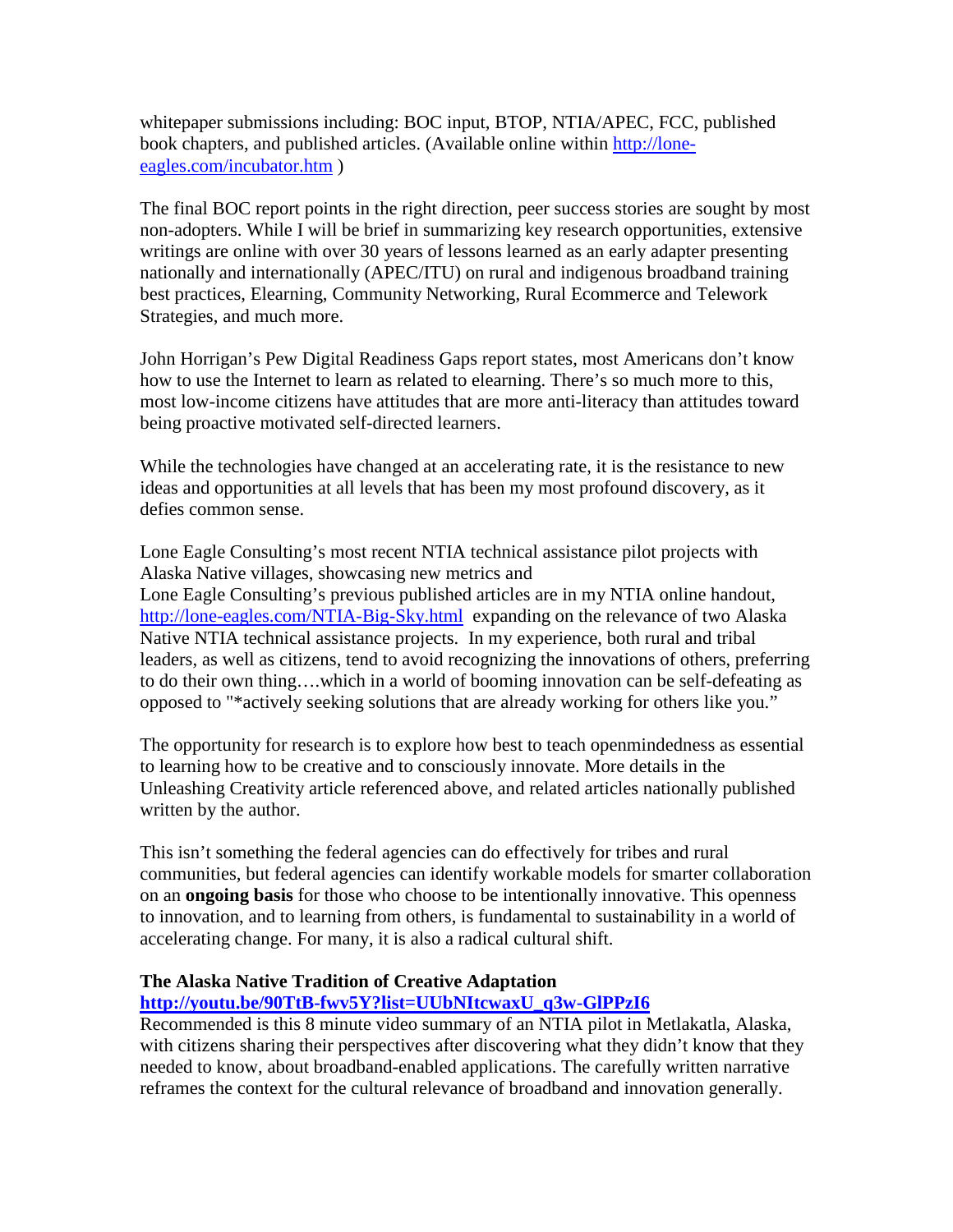This video inspired the second NTIA technical assistance pilot, **The Alaska Native Innovations Incubator;** <http://lone-eagles.com/incubator.htm>

### **Lone Eagle Consulting's BOC input (10 pages) at**

<http://lone-eagles.com/BOC-RFC-Lone-Eagle-Consulting.doc> is an important addendum to this NBRA input document and is also linked within the online handout presented during tribal and rural sessions at NTIA's Big Sky (Montana) Regional Workshop, Aug. 31-Sept 1, 2016.

# **Lone Eagle Consulting's**

# **Native Self-Empowerment Webtour**

Click through this webtour online at

<http://lone-eagles.com/NTIA-big-sky.html>

This one link has links to key whitepapers, online innovations, published articles and more, by the author, to be researched for methodologies on many levels.

# **30 years of Independent Research via aggressive direct rural and tribal innovations:**

In 1983, my mission statement for independent direct participatory action research began my career. **"What's the best good people can learn to do, online, for themselves and others?"**

In 1985, I joined the faculty for Western Montana College, a 100 year old teachers college. I created the Big Sky Telegraph, 1988-1998, an online rural education network connecting over 100 one-room schools, **specifically to learn directly from teachers** what they would embrace getting online to the Big Sky Telegraph. A Massively Open Online Course was created in 1988 to allow scalable self-directed online learning, offering a diploma and embroidered patch; acknowledging those who made the choice to take first steps online; "forging the online trail that others might follow." A published history;<http://lone-eagles.com/history.htm>2003

# **The Big Sky Telegraph online rural education network, 1988-1998, was cited for excellence by the Whitehouse and 4 congressional OTA reports, and many books and articles.**

In 1997, I left the University to become Lone Eagle Consulting, with a very specific mission to discover and maintain authenticated best practices for online selfempowerment. I spent 80 days delivering the first Internet workshops for 11 Alaska Native villages. The mission statement is short, and is more important today, 20 years later, than ever;

<http://lone-eagles.com/mission.htm>

As of today, October 10, 2016, I am reflecting on lessons learned from my nearly 30 years consecutively teaching rural teachers and citizens online.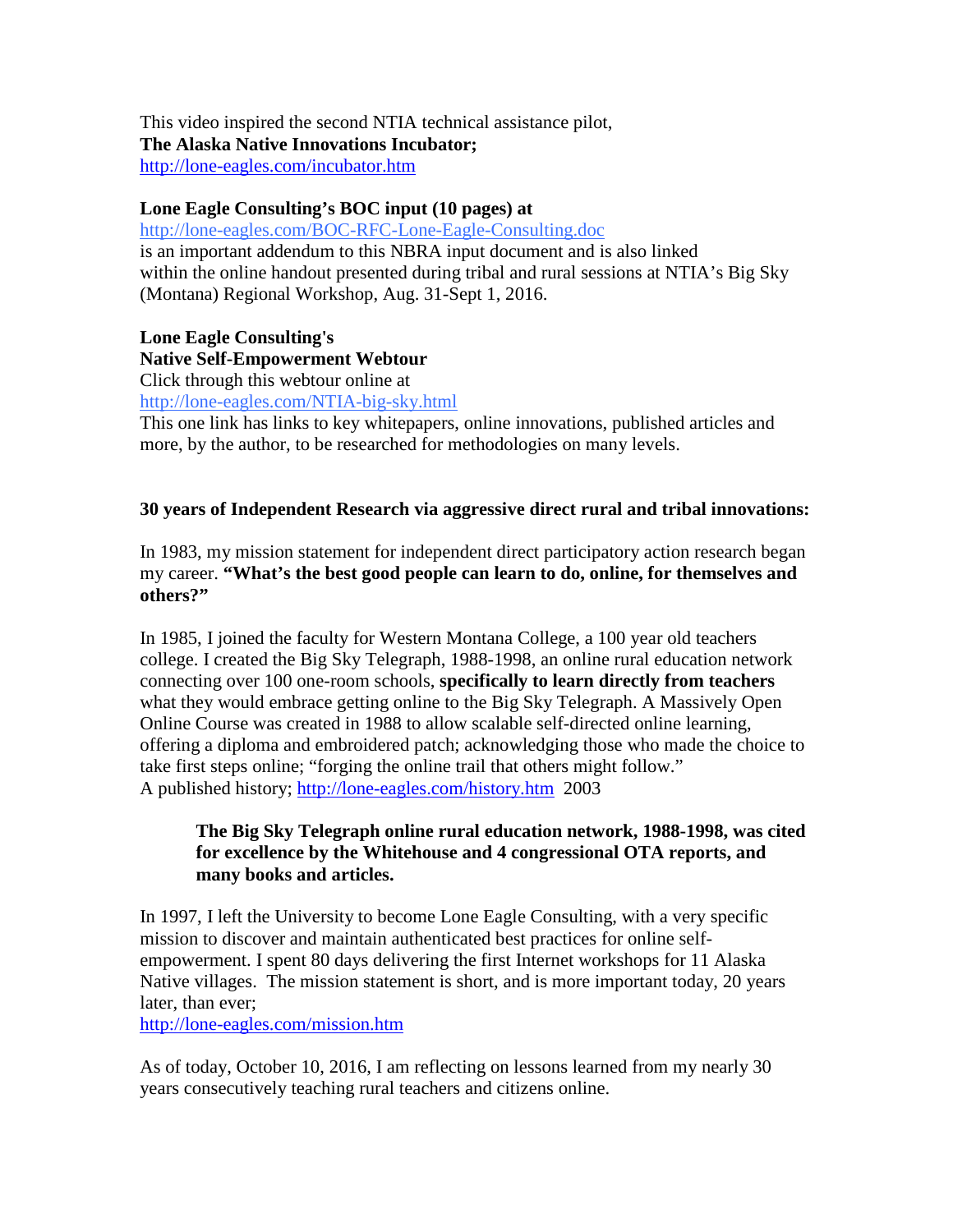Motivating anyone to love learning, whether govt leaders, academics, or diverse citizens at all levels, hasn't been addressed by researchers.

That I've met with as much resistance to learning new opportunities the digital world offers, by top leaders, and academics, as I have with low-literacy citizens in dysfunctional ethnic villages and communities, should be of interest to NBRA. I was told in a village "Elders don't want to hear about something they know nothing about." This remark was delivered to me as I was presenting to an Alaska Native Youth and Elders conference on digitally preserving elder's wisdom and stories for all future generations."

That over the past 3 decades I've met with this same resistance from Governors, Senators, and elected leaders at all levels, and is only one of many such 'lessons learned.' But, I believe we are all now beginning to realize that; "In times of change, learners inherit the Earth."

Typically, it is the kids within families who deliver insights to their parents and teachers on how much has changed in our increasingly digital world.

The pace of accelerating change has been faster than most Americans' ability to keep up, but we're realizing sustainability requires paying closer attention to the dramatic changes happening daily all around us. With a majority overwhelmed and intimidated, attempts at retrenching to maintain the status quo are understandable, but also we are beginning to understand that somehow, learning to keep up with which changes can be positive, and which changes need to be consciously avoided, might require smarter collaboration with peers who know more than we do?!

# **Summative Points: This NBRA submission addresses four specific areas: (i) Broadband technology;**

I remember reading when BTOP was first announced "BTOP is joined by the Gates Foundation with a mission to fund a great number of grassroots innovations; from which to discover the best innovations which can then be brought to scale nationally." Great idea; never happened? Politics.

For the record; BTOP was a major positive innovation at a time of partisan conflict, and while bold and historic, the following points are presented in the context of lessons learned which agree with the recent Broadband Opportunity Council Report.

BTOP missed broad innovations related to mobile devices, social media, effective selfdirected Elearning, online peer collaborative sharing, and entry-level digital entrepreneurship, which are today still key areas for innovation.

BTOP's toolkit celebrated grantees curriculums only, initially ignoring vast grassroots innovations from non-grantees. Mobile learning and mobile entrepreneurship is booming, and smartphones are how most global citizens, and low income Americans, are initially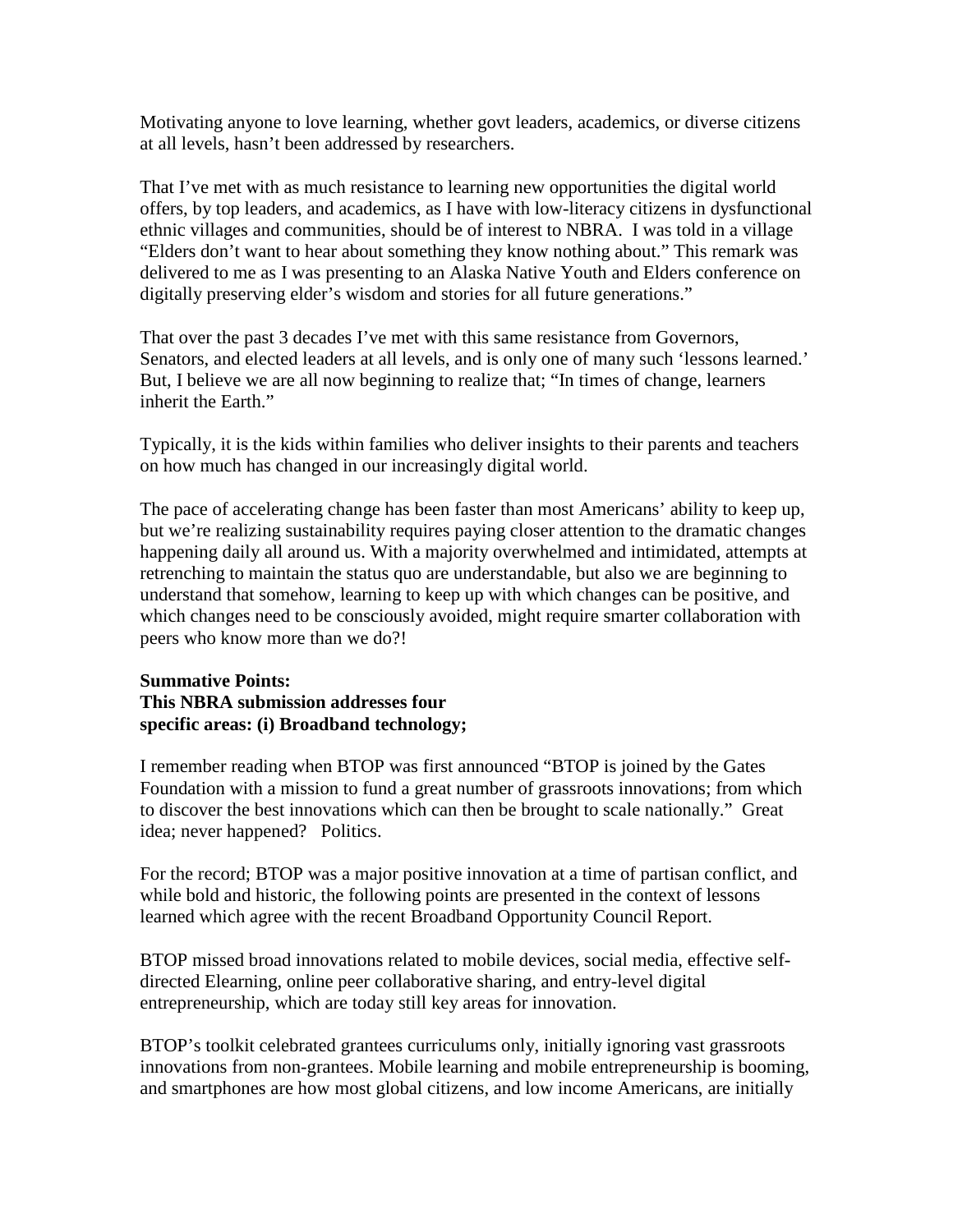introduced to the Internet. Apps are easier and increasingly powerful, as a major new "platform for innovation."

Smartphones in Alaska Native villages have been widely accepted, as opposed to home broadband (costs and low speeds). But, abuses like cyberbullying and spreading rumors are rampant. That 4 billion young and poor global citizens will come online by 2020 requires understanding the most scalable mobile self-directed Elearning innovations now evolving, as well as messaging for purposeful engagement.

# **IMPORTANT:**

**4 billion young, mostly poor, people are projected to come online for the first time; by 2020.**

**America's youth, First Americans in particular, given broadband access, even limited to smartphones, now have a global voice, and the choice as to how to use it; specifically to share traditional Native values for all global citizens to be stewards of the Earth, and of our one human family.**

**"We're all in the same canoe, and we all need to learn how to paddle in the same direction."**

**Take 15 minutes and watch the following three videos.** 

**Bold: How to Go Big, Create Wealth and Impact the World** <http://www.boldbook.com/?orid=107716&opid=1> A short video that talks about amazing new opportunities. More at [www.boldbook.com](http://www.boldbook.com/)

See how Google and Facebook plan to bring 4 billion young people online from all over the world using mobile devices, and microsatellites, by 2020 using balloons and solarpowered drones. SERIOUSLY?!

**Airbus Zepher solar powered drone microsatellites**  <https://www.youtube.com/watch?v=cwfbEMe5a4I>

**Google loon balloons**  <https://www.youtube.com/watch?v=HOndhtfIXSY>

**(ii) broadband deployment, adoption, and utilization by individual, business, and institutional users;** 

"We'll make it or break it at the Individual level"

Current emphasis on anchor institutions has a role, but personalized fast track learning for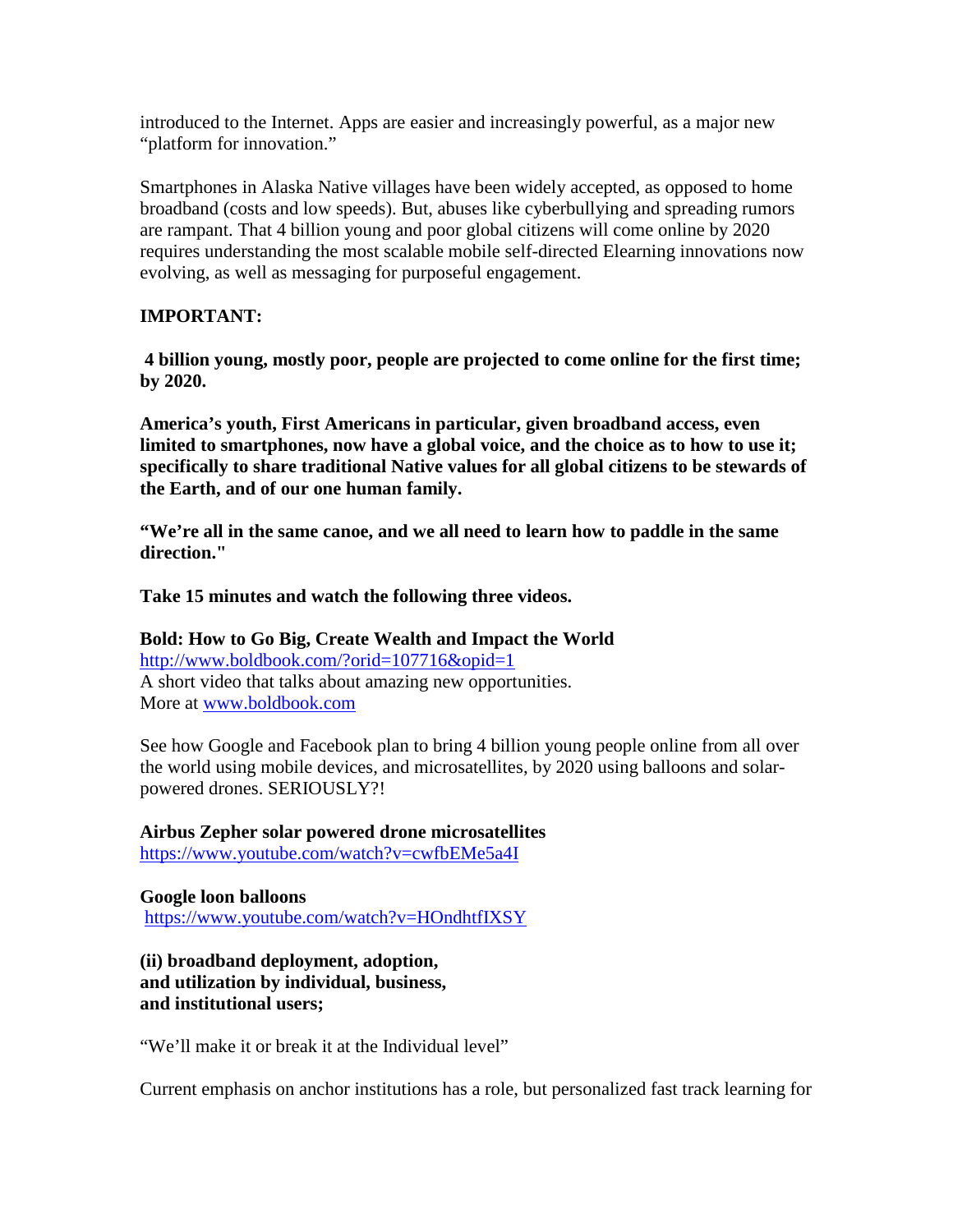diverse needs of diverse citizens cannot be presumed. Peer mentors, and "Everyone both learner and teacher, consumer and producer," is the way forward.

BTOP and its primarily institutional grantees, minimized collaborative sharing, and inclusion of non-grantee innovators, avoiding the scalable efficiencies of Elearning, online sharing, and peer evaluations to sustain a collection of peer authenticated best practices.

I.E. A clearinghouse methodology to maintain the best peer-authenticated fast-track training by specific needs, requiring the least time, cost, effort, and prerequisite literacy, with emphasis on inviting all innovative contributions has yet to be created.

### **(iii) assessment of economic and social impacts;**

For all the talk about digital inclusion and citizen engagement, far too little attention has gone into informing citizens how to make a social impact, and/or where to find "entry level digital entrepreneurship" best practices.

Economics: Uber and AirBNB don't require fast broadband, as recent examples of the emerging exponential potential dynamics happening all around us. Too often research is looking backward more than forward, limited to existing data, and lacking imagination and partnerships with the same folks they are hoping to provide insights to, resulting from their research.

Most current digital literacy training via institutions is decades behind the times. Learn more:<http://lone-eagles.com/mass-innovation.pdf>

and (iv) **opportunities for federal leadership in data collection, research, and overall coordination.**

### **but also an overall strategic plan that is achievable.**

Reframing broadband (a vague technical outdated term) is necessary. With the emergence of the WWW, I promoted "online benefits" as offering self-directed learning using the world's knowledge base, self-publishing to a global audience, the exponential power of effective collaborative sharing, including Elearning, and that these successive steps lead to the level of enlightened expectations.

With 4 billion young and poor learners due to come online by 2020 via major tech company microsatellite schemes, America's global competitiveness hangs on whether we can effectively communicate how they can participate in "life, liberty, and the pursuit of happiness" with engagement and marketing innovations to directly counter ISIS's social media marketing of hate and violence. If America can help these 4 billion engage effective as participants in the global Internet economy, to reduce the global economic disparities that typically lead to war, then America's global competitiveness is viable.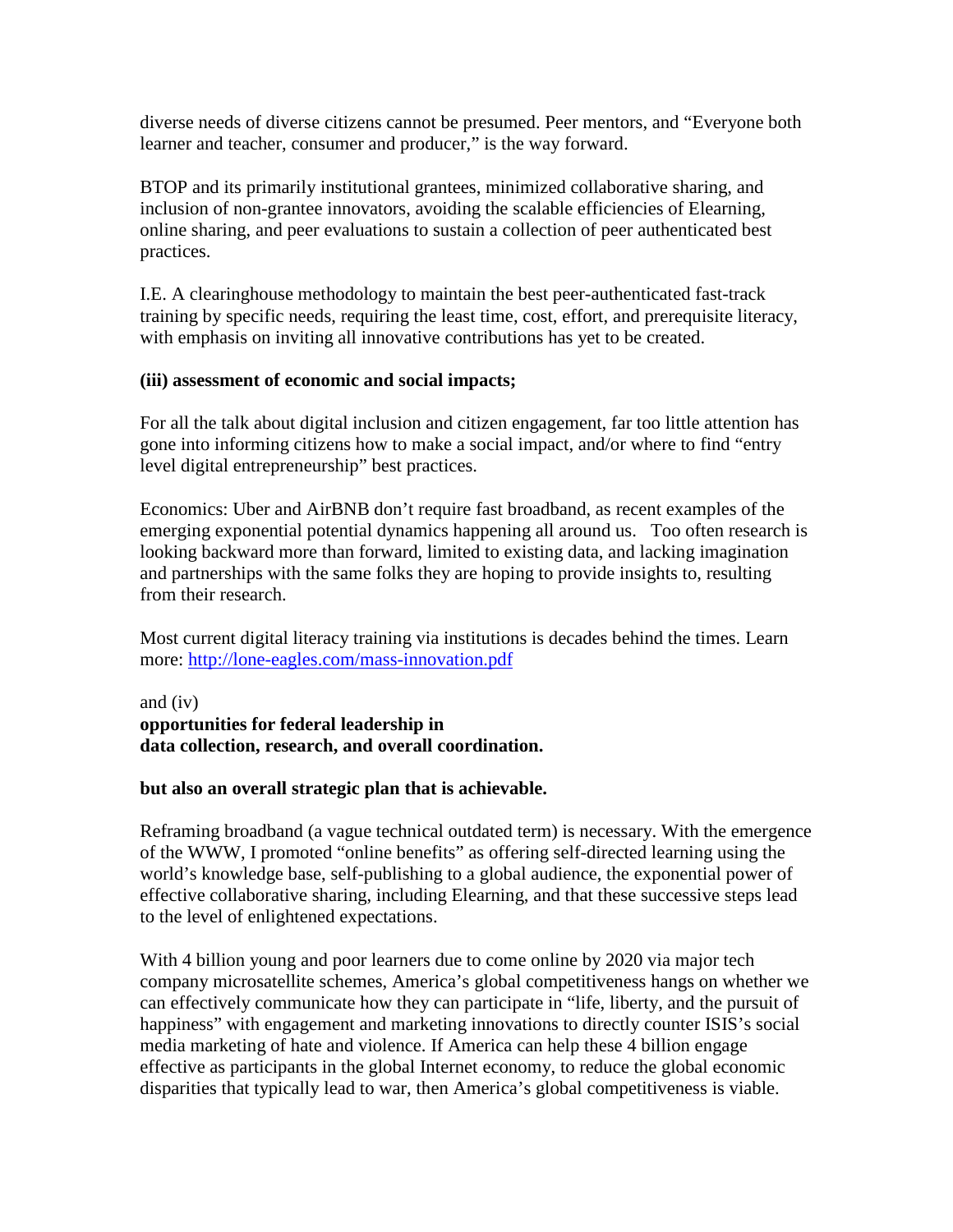**Sample notable resources as evidence of consistent right-thinking easily 10 years ahead of the mainstream.**

### **Echoes in the Electronic Wind:**

#### **A Native American Cross-cultural Internet Guide**

<http://lone-eagles.com/nativeguide.htm>

After 80 days delivering the first Internet workshops in 11 Alaska Native village schools, in 1998, I created a Native American Cross-cultural Self-directed Internet guide with examples of web-based innovations from many tribes to inspire and inform those unaware of what's possible. Shared as a neatly formatted, non-technical print book, with simple explanations for those new to the Internet as to the four successive levels of selfempowerment and the Internet style of learning, the online version allows for easy clicking among the topical web tours by category.

A printable WORD version is downloadable at the above link.

The original guide was titled Common Ground, and shared via the ERIC online clearinghouse when it was first created. It was funded by USAID and created for K12 educators as well as all self-directed learners. And it is available in every library that still has the ERIC database on microfiche.

A simple visual construct graphic for the four levels of self-empowerment: <http://lone-eagles.com/fourlev.htm>

Lone Eagle Consulting's other print guides include **Rural Ecommerce and Telework Strategies,** a non-technical guide for rural leaders. This and more are online without restriction at<http://lone-eagles.com/guides.htm>

### **Big Skies and Lone Eagles**

A published chapter as an early adapter of Elearning is at [http://lone](http://lone-eagles.com/history.htm)[eagles.com/history.htm](http://lone-eagles.com/history.htm) 30 pages, 2004, written and published in a book **"Online Learning: Personal Reflections on the Transformation of Education"** 

**The above chapter includes key perspectives from one of the most aggressive grassroots champions of the original community networking movement from the mid-80's to mid-90's; David R. Hughes, the Cowboy Cursor, whose legacy website includes innovative NSF grants and much more; [http://davehugheslegacy.net](http://davehugheslegacy.net/) A model American innovator, retired Army colonel, and prolific writer and activist.**

Howard Rheingold's seminal book **"The Virtual Community; Homesteading the Electronic Frontier"** has a chapter on the Big Sky Telegraph online rural network, 1993. See "Electronic Frontiers and Online Activists" Chapter nine, at <http://www.well.com/~hlr/vcbook/>

### **Right Ideas at Apparently, the Wrong Time?**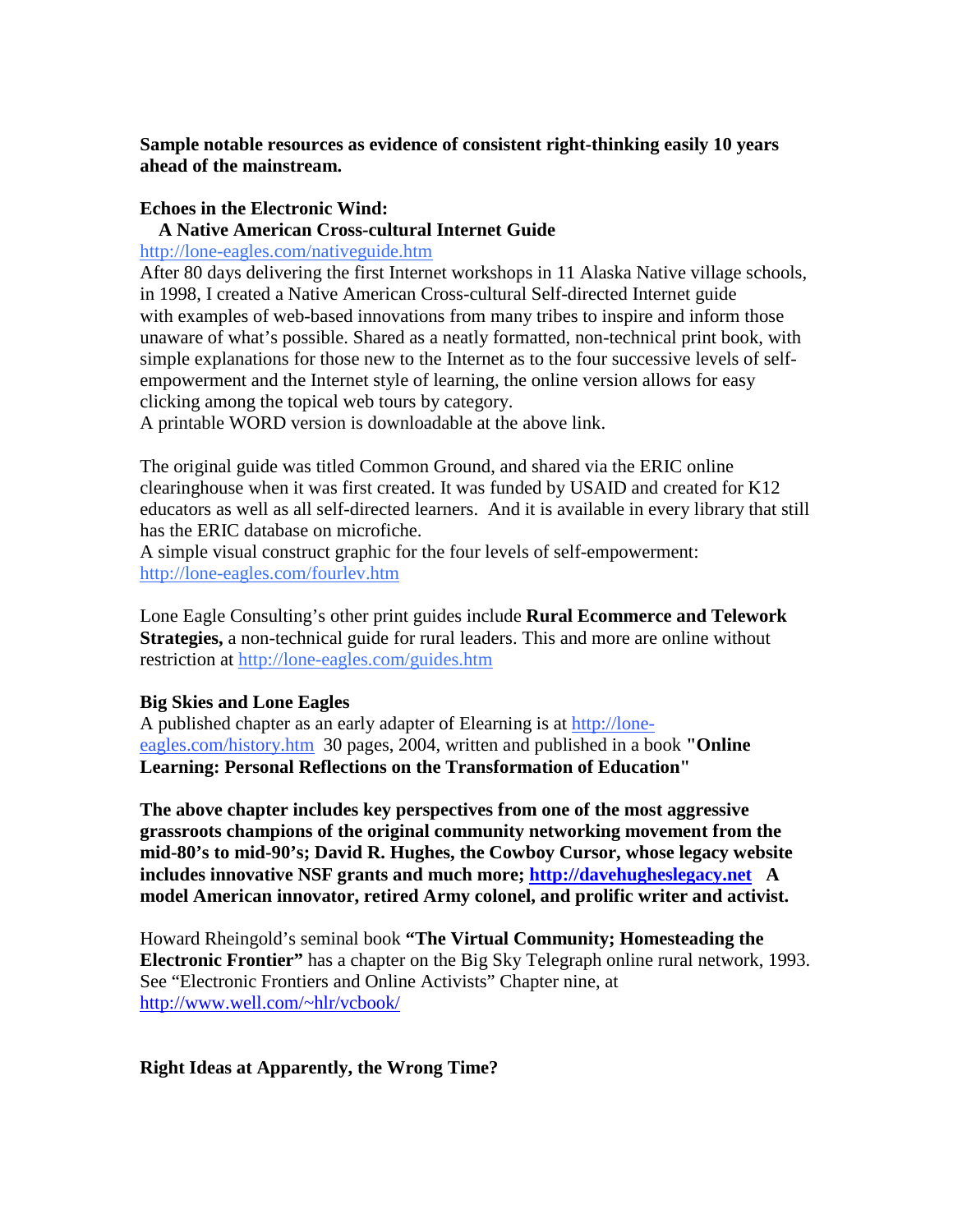Rural innovation diffusion dynamics evolve slowly.

As a Lone Eagle, I was unfettered by the limitations of the university, or working for a corporation, or governmental agency. I was able to develop my own skills for keeping current in an era of accelerating change, and learned how to be intentionally innovative, open-minded, and to enjoy the personal learning adventure which began in 1983 by tasking myself to be aggressive to seek out understanding for "What's the best good people can learn to do, online, for themselves, and others?"

In 1998, I was able to realize my dream of being self-sufficient, online, and living in a remote ranch house near Dillon, Montana. My priority was learning what's possible, not the love of money, with the hope I might someday lend my wings to others, providing a free scalable global first step up for global citizens who want to participate in making the world a better place for everyone.

# **Nostalgia; Did we forget the key goal of the National Information Infrastructure?**

# I Googled: **effective national information infrastructure can only come from the citizens themselves.**

And found this:

The National Information Infrastructure's purpose is to link people together to empower them on many levels. The former Congressional Office of Technology Assessment reports **"The diversity of innovative applications required to create a successful NII can only come from the citizens themselves."** 

Here are two first page hits from the above google search with two of my writings from 20 years ago with themes only now being recognized as relevant;

And this paper I wrote for the ATT learning network which distributed 1000 copies of my community networking guide at a conference in San Diego in 2003; I still have the big box labeled "Community Networking Guide" with 80 pages similar to the guide referenced above. (Echoes in the Electronic Wind.)

### <http://www.communitydevelopment.uiuc.edu/commtele/heca/odasz.txt>

I was on the founding board of the Consortium for School Networking, cosn.org which has thrived, having celebrated its  $25<sup>th</sup>$  anniversary this June, and also the founding board of the Association for Community Networking, 1993-2003, which disappeared after a decade of championing local community networks as online capacity-building digital inclusion early innovations. Here's my 1996 concept paper as an early articulation of what NTIA and Connect Alaska funded 2014-2015.

**Concept Paper for the Creation of The Association For Community Networking Incubator 1996** <http://lone-eagles.com/articles/incubat.htm>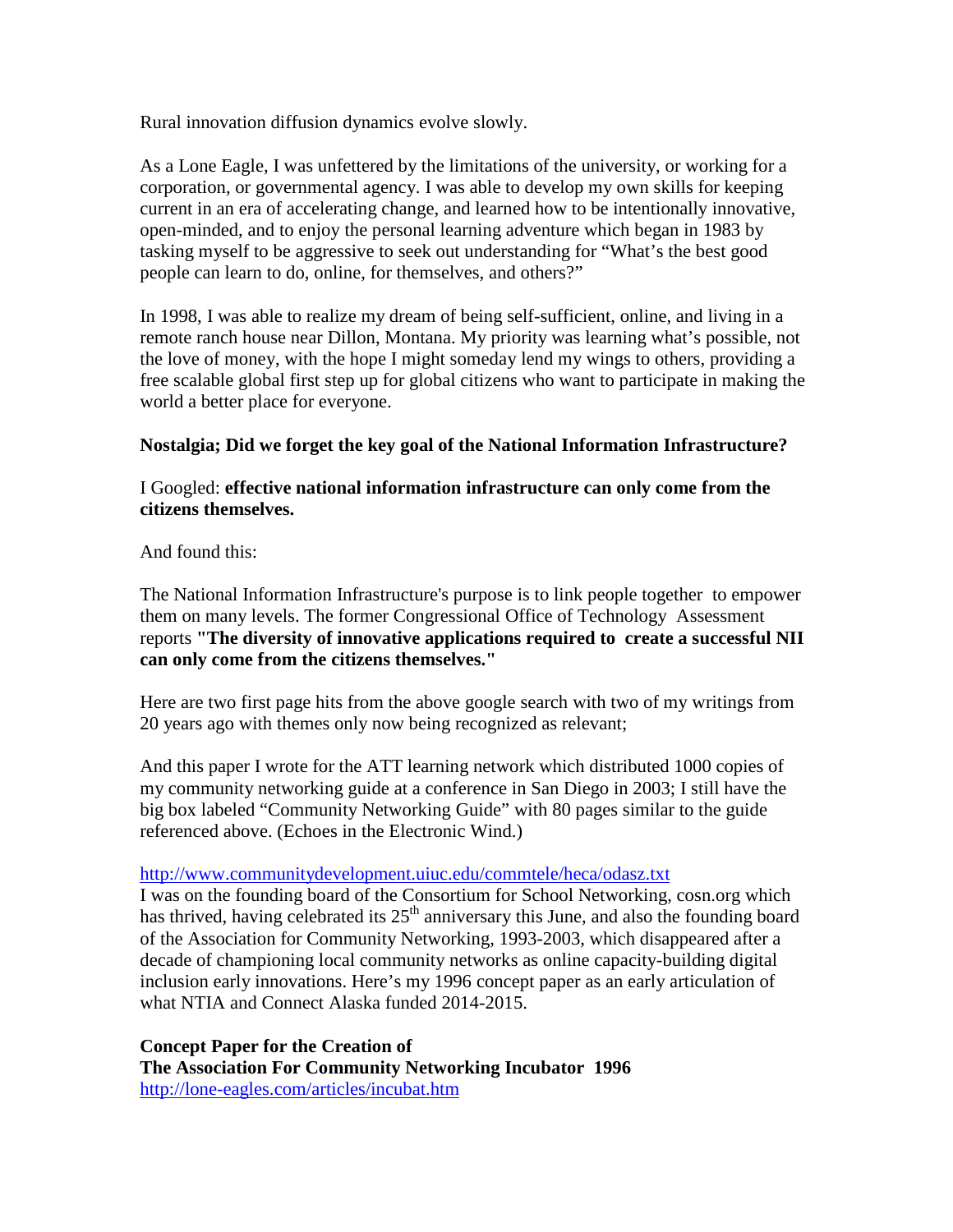**The Rural Telecom Congress, RTC,** was created 17 years ago by grassroots champions experimenting with how getting online via BBS's could build community capacity as citizens innovated with "getting online locally." [http://www.ruraltelecon.org](http://www.ruraltelecon.org/) The first conferences were hosted at the Aspen Institute.

A researchable topic would be to ask the RTC board, and known greybeards of the original community networking movement "What's changed in your perception regarding the vision of online opportunities then, and now?"

### **Conclusion:**

Importantly, Jordana Barton (Dallas Federal Reserve) and Tim Herwig (treasury) are working on an Impacts report due to be released soon, related to Jordana's recent release of a Federal Reserve Funding Guide.

Jordana presented in Austin, April 2016 for the Rural Telecom Congress and Broadband Communities national conference. We got a chance to talk at length about the national and international indigenous broadband empowerment priorities of the Federal Reserve.

Of course, federal reserve bank incentives for PWI, CRA, and investing in LMI communities beg the question of what models for digital inclusion, community innovation incubators, and fast-track meaningful measurable best practices outcomes, can banks use to make the best possible investments, noting the challenges for adoption and training engagement and outcomes. Infrastructure is the easy part.

Extensive implementation models and motivating short workshops, like web-raisings, are available online. Foundations participating in the [www.Netgainchallenge.org](http://www.netgainchallenge.org/) were tasked by the BOC report to explore funding scalable innovations, but many won't accept unsolicited proposals. This is not unlike NSF asking for input, then putting a deadline date to end opportunities for ongoing contributions?

Investment banks would likely want to know specifics on how broadband training investments can produce measurable outcomes, and I've been working on short term, small cultural community implementation models in this regard for over 15 years. The key is creating local heroes in the short term creating a culture of creativity with ongoing local sharing events as more and more learners….become teachers and mentors, learning to enjoy the satisfaction of sharing their most exciting new digital discoveries.

I'd advise 3 or more simultaneous 1-3 month pilot projects, so each project's participants can be learning from each other's innovations, and follow-on funding incentives which depend on who produces the most results in simple metrics such as # of participants, # of regular events, # of new media cultural content posted, etc. - Consider Friday Community Tech nights where everyone is invited to show-off their latest discoveries from smartphone apps to digital entrepreneurship successes, to new ways of celebrating and preserving cultures, while at the same time becoming global citizens.